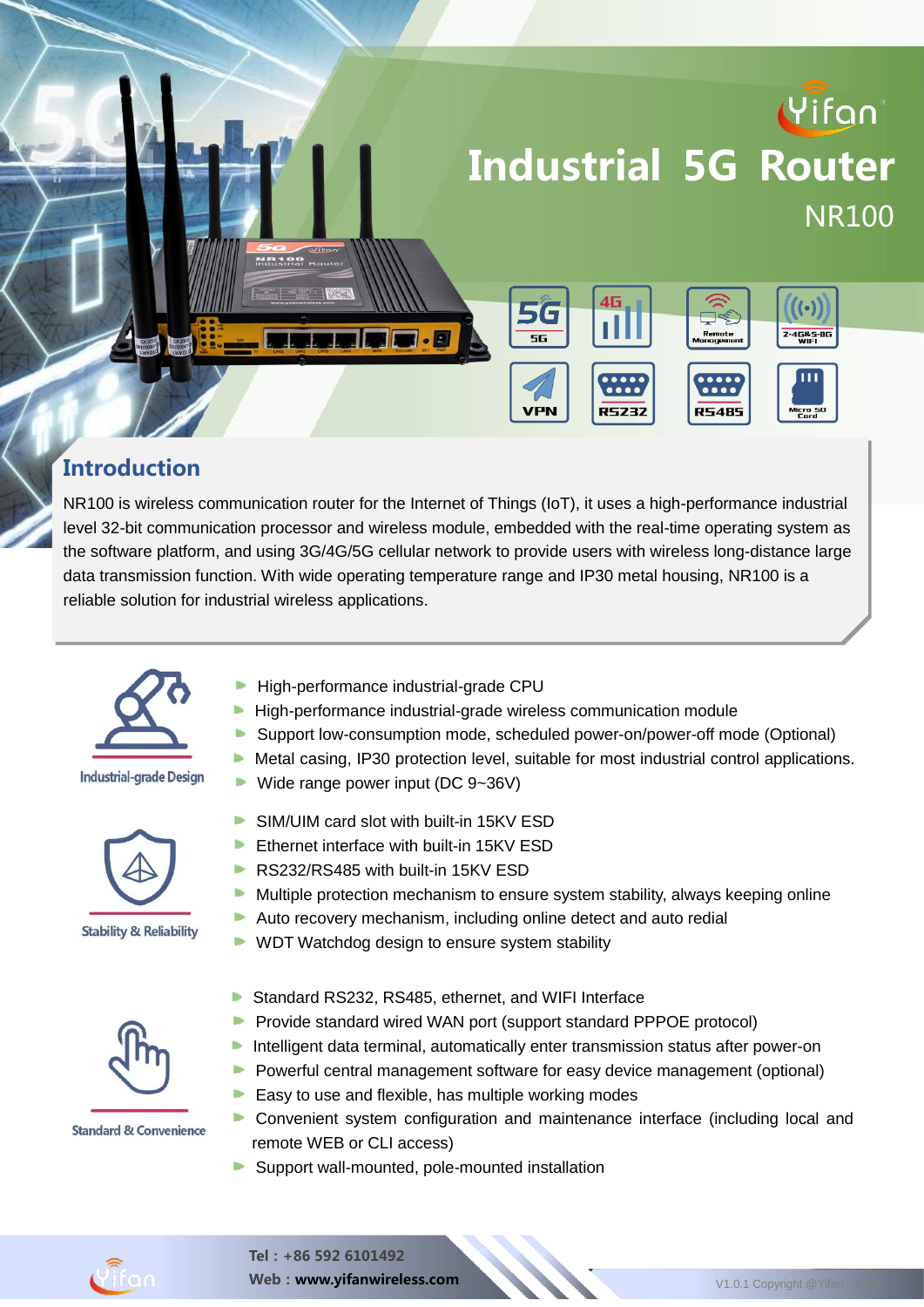

- Support 3G/4G/5G and wired WAN dual link backup (Optional).
- Multiple WAN connection methods, include static IP, DHCP, PPPOE, 3G/UMTS/4G/LTE, DHCP-4G/5G
- **Support APN/VPDN**
- Support NTP, RTC embedded.
- Support multiple DDNS provider service
- Support multiple online trigger ways,including SMS, ring and data. Support link disconnection when timeout
- Support remote management, SYSLOG, SNMP, TELNET, SSHD, HTTPS, etc.
- Support upgrade software from the local and remote maintenance.
- Support SPI firewall, access control, URL filtering, etc.
- WIFI 802.11b/g/n/ac. Support AP/AP Client/Bridge mode (Optional).
- VPN Tunnel: PPTP/L2TP/OPENVPN/IPSEC/GRE
- Support TCP/IP, UDP, FTP (Optional), HTTP and other network protocols
- Support DHCP server and DHCP client, NAT, DMZ, QOS.
- Schedule Reboot, Schedule Online and Offline, etc.

#### Product Specification

Cellular Specification **Items** Contents **Standard and Band** 5G NR: n1/n3, n5, n7, n8, n20, n28, n38, n41, n77,n78, n79 LTE: B1, B2, B3, B5, B7, B8, B20, B28,B34, B38, B39, B40, B41, B42,B43 WCDMA: B1, B2, B5, B8 Optional: 5G NR: n2, n5, n7, n12, n25,n41, n66, n71, n78 LTE: B2, B4, B5, B7, B12, B13, B14, B17, B25, B26, B29, B30, B66, B71, B41, B42, B48 WCDMA: B1, B2, B5, B8 Optional: 5G NR: n1/n2/n3/n5/n7/n8/n12/n20/n25/n28/n38/n40/n41/n48/n66/n71/n77/n78/n79 LTE FDD: B1/B2/B3/B4/B5/B7/B8/B12/B13/B14/B17/B18/B19/B20/B25/B26/B28/B29/B30/B32/B66/B71 LTE TDD: B34/B38/B39/B40/B41/B42/B43/B48 **Bandwidth** 5G NR:DL 3.4Gbps, UL 900Mbps LTE Cat20: DL 2.0Gbps, UL 150Mbps HSPA+: DL 42Mbps, UL 5.76Mbps **Transmit Power** < 23dBm **Sensitivity** < -97dBm



Tel:+86 592 6101492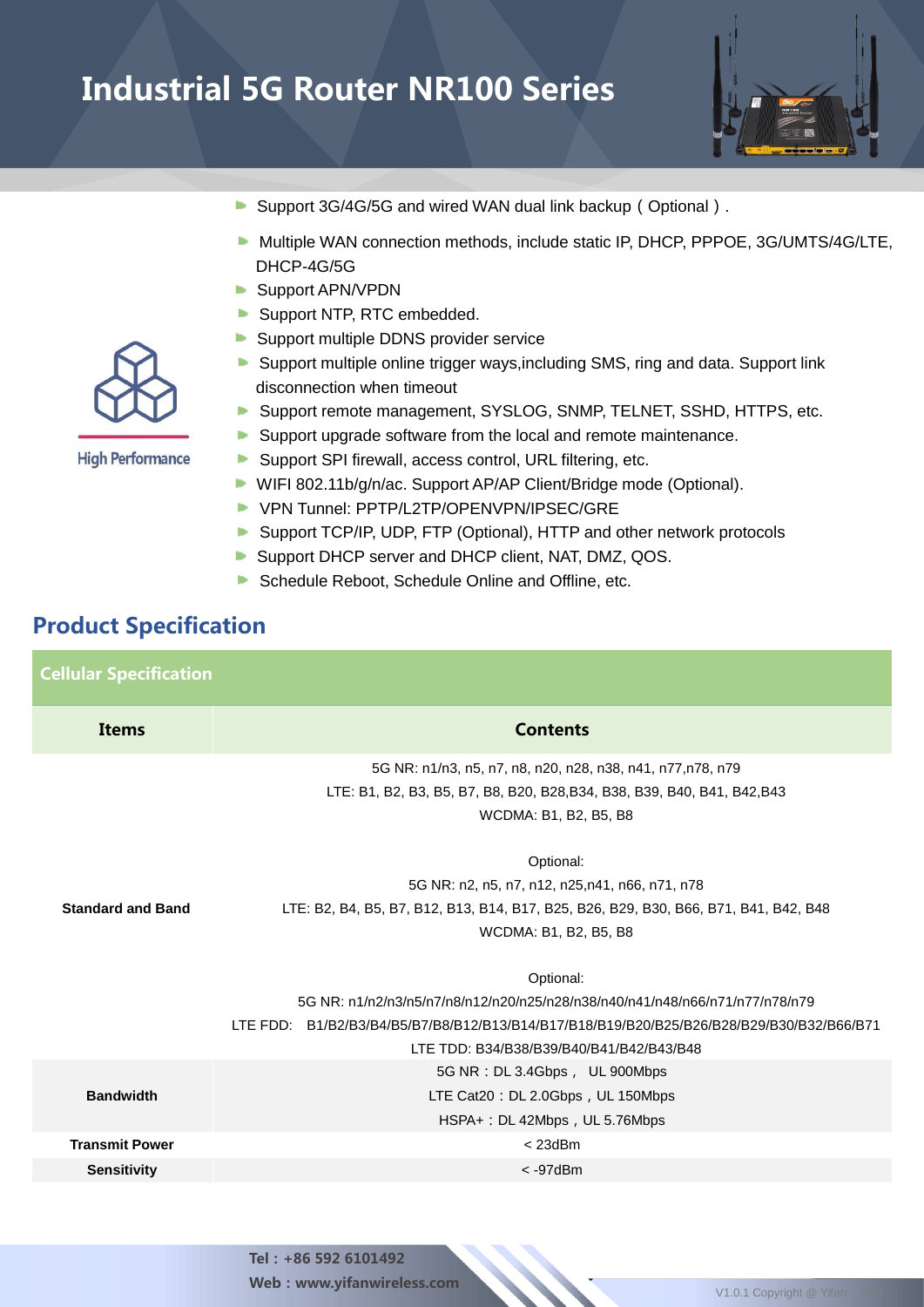

| <b>Contents</b>                                                                                                                                                                                                                                             |  |  |
|-------------------------------------------------------------------------------------------------------------------------------------------------------------------------------------------------------------------------------------------------------------|--|--|
| Support IEEE802.11b/g/n, 2.4G,<br>Support IEEE802.11ac, 5.8G                                                                                                                                                                                                |  |  |
| IEEE802.11b/g: Maximum speed rate up to 54Mbps<br>IEEE802.11n: Maximum speed rate up to 300Mbps<br>IEEE802.11ac: Maximum speed rate up to 866Mbps                                                                                                           |  |  |
| Support WEP, WPA, WPA2 encrypt methods, optional WPS function                                                                                                                                                                                               |  |  |
| 26dBm (11b), 21dBm (11ac/MCS7/HT40), 20dBm (11ac/MCS9/HT80)                                                                                                                                                                                                 |  |  |
| <- 72dBm @ 54Mbps                                                                                                                                                                                                                                           |  |  |
|                                                                                                                                                                                                                                                             |  |  |
| <b>Contents</b>                                                                                                                                                                                                                                             |  |  |
| Industrial-grade Quad-core CPU                                                                                                                                                                                                                              |  |  |
| Nor flash 16MB NAND flash 128MB                                                                                                                                                                                                                             |  |  |
| 512MB                                                                                                                                                                                                                                                       |  |  |
|                                                                                                                                                                                                                                                             |  |  |
| <b>Contents</b>                                                                                                                                                                                                                                             |  |  |
| 1 x Gigabit RJ45 ethernet port, adaptive MDI/MDIX, built-in 15KV ESD                                                                                                                                                                                        |  |  |
| 4 x Gigabit RJ45 ethernet port, adaptive MDI/MDIX, built-in 15KV ESD                                                                                                                                                                                        |  |  |
| 1 x RS232/RS485 serial interface with built-in 15KV ESD<br>Data bits: 5, 6, 7, 8 bits<br>Stop bits:1, 1.5 (optional), 2 bits<br>Error detection: none, even parity, odd parity, SPACE (optional) and MARK (optional)<br>Serial Port Rate: 2400~115200bits/s |  |  |
|                                                                                                                                                                                                                                                             |  |  |
| "PWR", "SYS", "2.4G", "5.8G", "Online", "Signal"                                                                                                                                                                                                            |  |  |
| Micro SD card interface                                                                                                                                                                                                                                     |  |  |
| Cellular: 4 $*$ Standard SMA female antenna interface, characteristic impedance: 50 $\Omega$<br>WIFI: 2 * Standard SMA male antenna interface, characteristic impedance: 50 $\Omega$                                                                        |  |  |
| Standard drawer type user card interface, support 1.8V/3V SIM/UIM card, built-in 15KV ESD,<br>support dual-SIM card (optional)                                                                                                                              |  |  |
| 2.5mm DC interface built-in power reverse protection                                                                                                                                                                                                        |  |  |
|                                                                                                                                                                                                                                                             |  |  |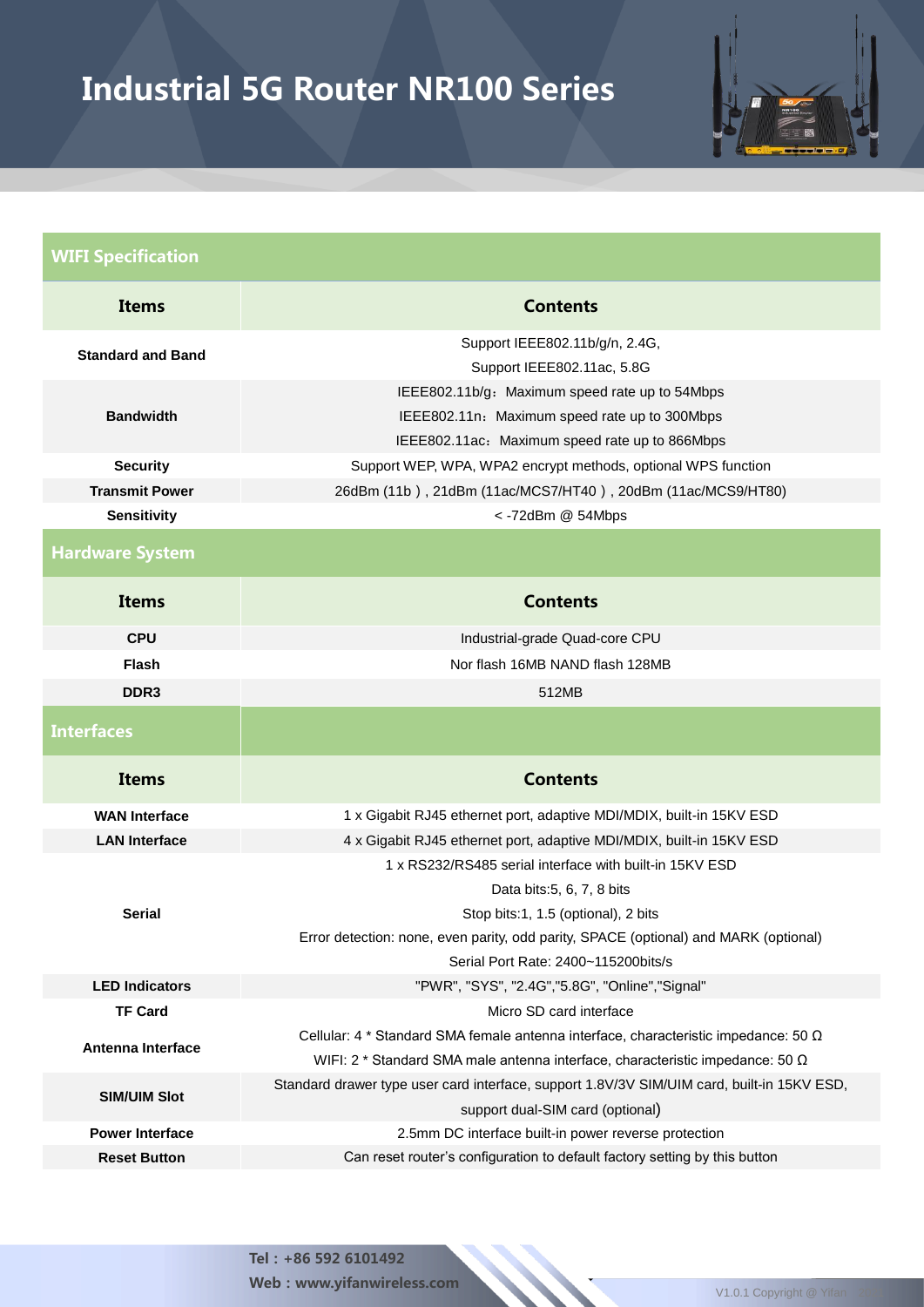

| <b>Power</b>                 |                                                                                         |  |  |
|------------------------------|-----------------------------------------------------------------------------------------|--|--|
| <b>Items</b>                 | <b>Contents</b>                                                                         |  |  |
| <b>Input Voltage</b>         | DC 12V/1.5A                                                                             |  |  |
| <b>Accepted Range</b>        | DC 9~36V                                                                                |  |  |
| Consumption                  | $<$ 1.2A $(12V)$                                                                        |  |  |
| <b>Physical Properties</b>   |                                                                                         |  |  |
| <b>Items</b>                 | <b>Contents</b>                                                                         |  |  |
| Casing                       | Metal casing, IP30 protection level, suitable for most industrial control applications. |  |  |
| <b>Dimensions</b>            | 244x135.5x35.8 mm (excluding antennas and mountings parts)                              |  |  |
| Weight                       | 520g                                                                                    |  |  |
| <b>Others</b>                |                                                                                         |  |  |
| <b>Items</b>                 | <b>Contents</b>                                                                         |  |  |
| <b>Operating Temperature</b> | $-35$ ~+75°C ( $-31$ ~+167°F)                                                           |  |  |
| <b>Storage Temperature</b>   | $-40$ ~+85°C ( $-40$ ~+185°F)                                                           |  |  |
| <b>Relative Humidity</b>     | 95% (non-condensing)                                                                    |  |  |

### Topology